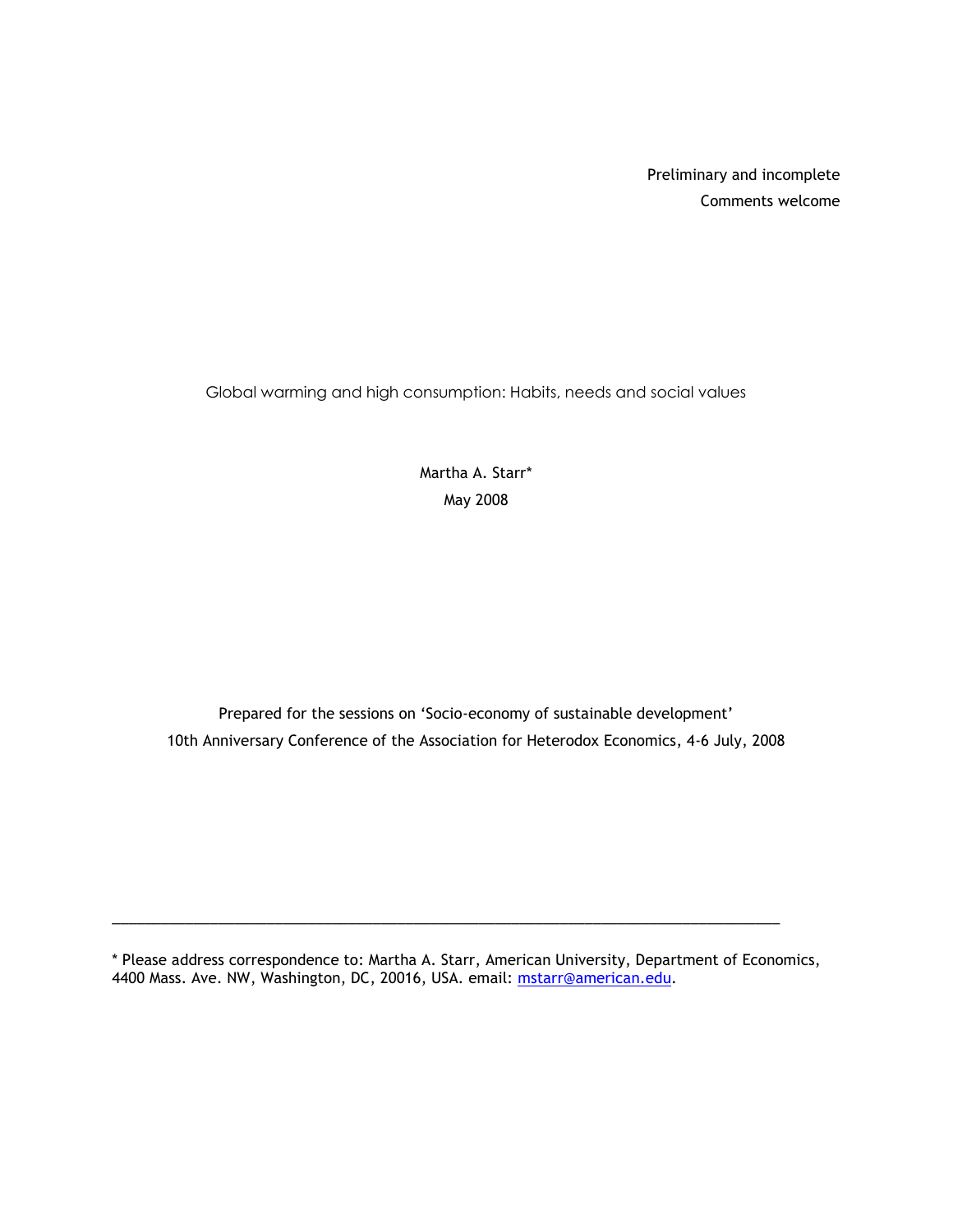Global warming and high consumption: Habits, needs and social values

# Martha A. Starr

They must retrench; that did not admit of a doubt. But she was very anxious to have it done with the least possible pain … [Yet] Lady Russell's [requisitions] had no success at all: could not be put up with, were not to be borne. "What! every comfort of life knocked off! Journeys, London, servants, horses, table - contractions and restrictions every where! To live no longer with the decencies even of a private gentleman!"

-- Jane Austen, *Persuasion* (2003[1818])

# Introduction

A critical part of stemming global warming is reducing carbon emissions associated with typical highconsumption lifestyles in advanced-industrial countries. As many observers have noted, calls for individuals to change their behavior can be overemphasized relative to other necessary changes, notably in government policies and product standards (Røpke 1999, Sanne 2002). Nonetheless, it is certain that curbing growth in consumption levels in advanced-industrial countries will also be important for stopping climate change (Stagl and O'Hara 2001).

To the extent that the problem of over-consumption can be represented in the standard economic paradigm, it is portrayed as a tension between private and social optima. $^{\rm 1}$  Conditional on prices prevailing on the market, consumers select goods and services that maximize utility given their tastes. But if prices understate 'true' costs of products because they do not reflect damage done to the environment or depletion of nonrenewable resources, consumption will be sub-optimally high today and low in the future. The solution here is to tax goods associated with high carbon emissions, aiming to shift the composition of consumption towards lower-carbon goods and/or curb its growth.<sup>2</sup> This process is not likely to be painless: Because the corollary of 'more is better' is 'less is worse', the welfare of current generations may decline. But that of future generations will rise, so from a longterm social-welfare perspective, society is better off.

 1 Stern (…), Nordhaus (…), Arrow (…).

 $^2$  Thus, for example, Canada's new 'green levies', which levy taxes of CDN\$1,000-4,000 on sport-utility and luxury vehicles with low gas mileage (Government of Canada 2007, Chapter 3).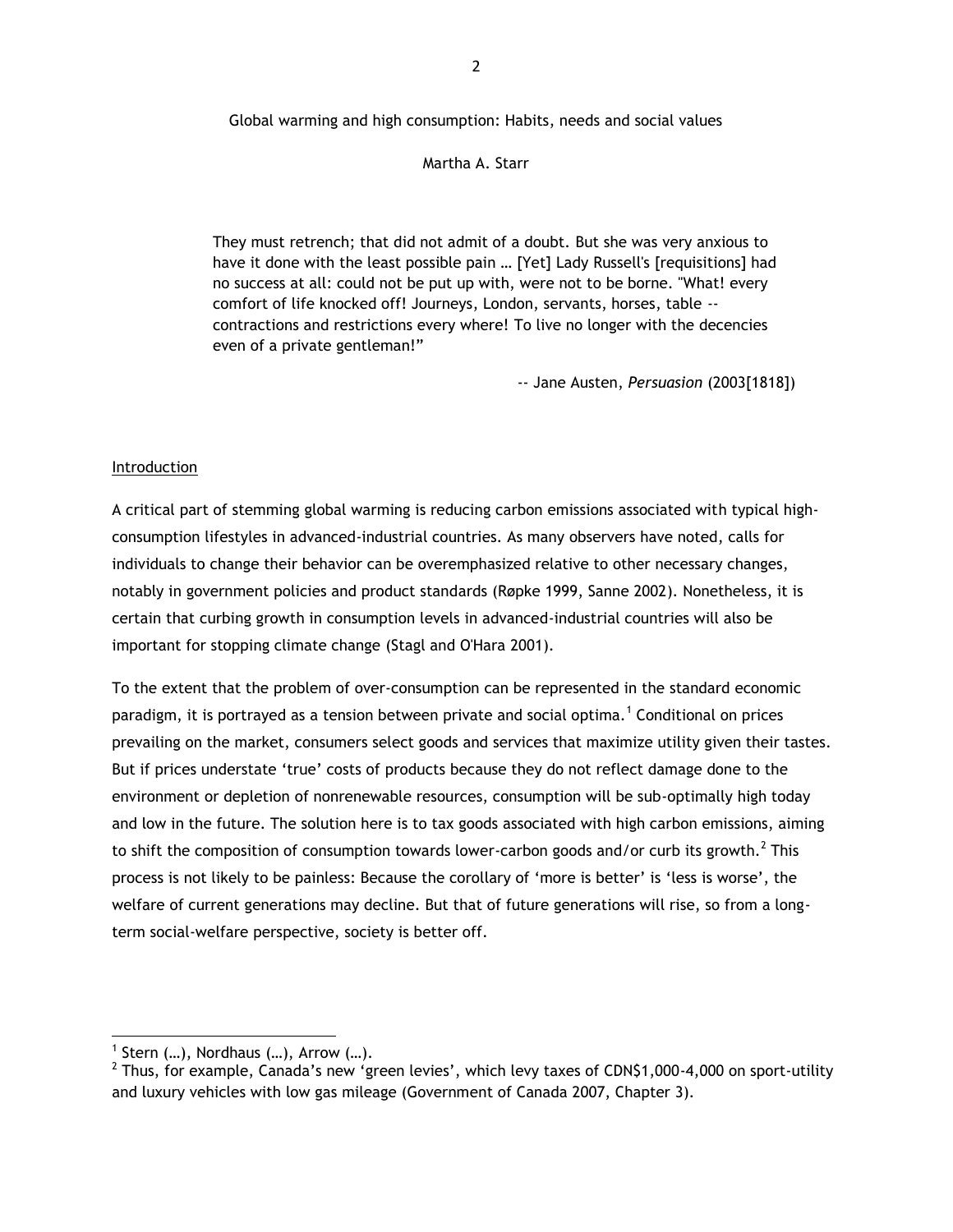Understanding how this might be done is hindered by the traditional representation of the consumer, which prioritizes individual satisfactions from having things, while bracketing the social processes that shape perceptions of what constitutes a materially good life. This paper examines questions of high consumption, habits, needs and social values, aiming to develop a conceptualization of consumption dynamics that takes into consideration the social nature of consumption. I first review the literature that socializes views of consumption by incorporating issues of relative status (Veblen, Duesenberry, Frank) and the social constitution of needs (Veblen, Kyrk, Peixotto, Hoyt). I argue that, as much as these views capture elements of consumption dynamics that are missing from the standard representation of the consumer, they suffer from problems of essentializing properties of consumption that have only weak roots in fundamental characteristics of human psychology, and rather reflect socio-cultural mechanisms that have arisen in such societies to articulate aggregate demand and supply. The paper goes on to lay out an understanding of consumption wherein these social dimensions of consumption arise endogenously, with businesses' quests for moments of abnormal profits producing a constant updating of 'drives to buy' and regular percolations of new consumption norms through society. It is argued that the social and economic mechanisms that sustain these processes are ‗adaptive', in the sense that they facilitate some clear social goods: sustained growth of employment and widespread material security. However, as with any adaptation to a given ecological niche, there is no assurance against its eventual decline in adaptive value. The paper ends by discussing implications for strategies to shift consumption growth onto more sustainable trajectories.

### Social views of consumption

A longstanding complaint about the standard neoclassical approach to the consumer concerns his fundamentally asocial nature. The approach accepts that the 'preferences' within a given society at a given time could indeed be shaped by social, cultural, class, and religious factors. Thus, even Gary Becker agrees that, "... in modern economies, [the] furniture people buy, the type of housing they want, much of the food they consume …, the type of leisure activities they choose, all … depend on childhood and other experiences, social interactions, and cultural influences" (1996: 3). But it is assumed that, at the level of the individual, these influences take place in the domain of upbringing, so that by the time a person takes on an active role as worker and consumer, his preferences are fixed. Moreover, at the macro/social level, it is assumed that the processes explaining how preferences arise and how they change over time lie outside of the economic domain and/or are outside the purview of economic analysis. Thus, as Stigler and Becker (1977) put it, "there is no arguing with tastes": they are what they are and should be taken as data in the analysis of consumption behavior.

In the literature on consumption and global warming it is sometimes claimed that, because the standard view of the consumer suffers from such serious shortcomings, understanding interrelationships between consumption and global warming requires the development of new and fundamentally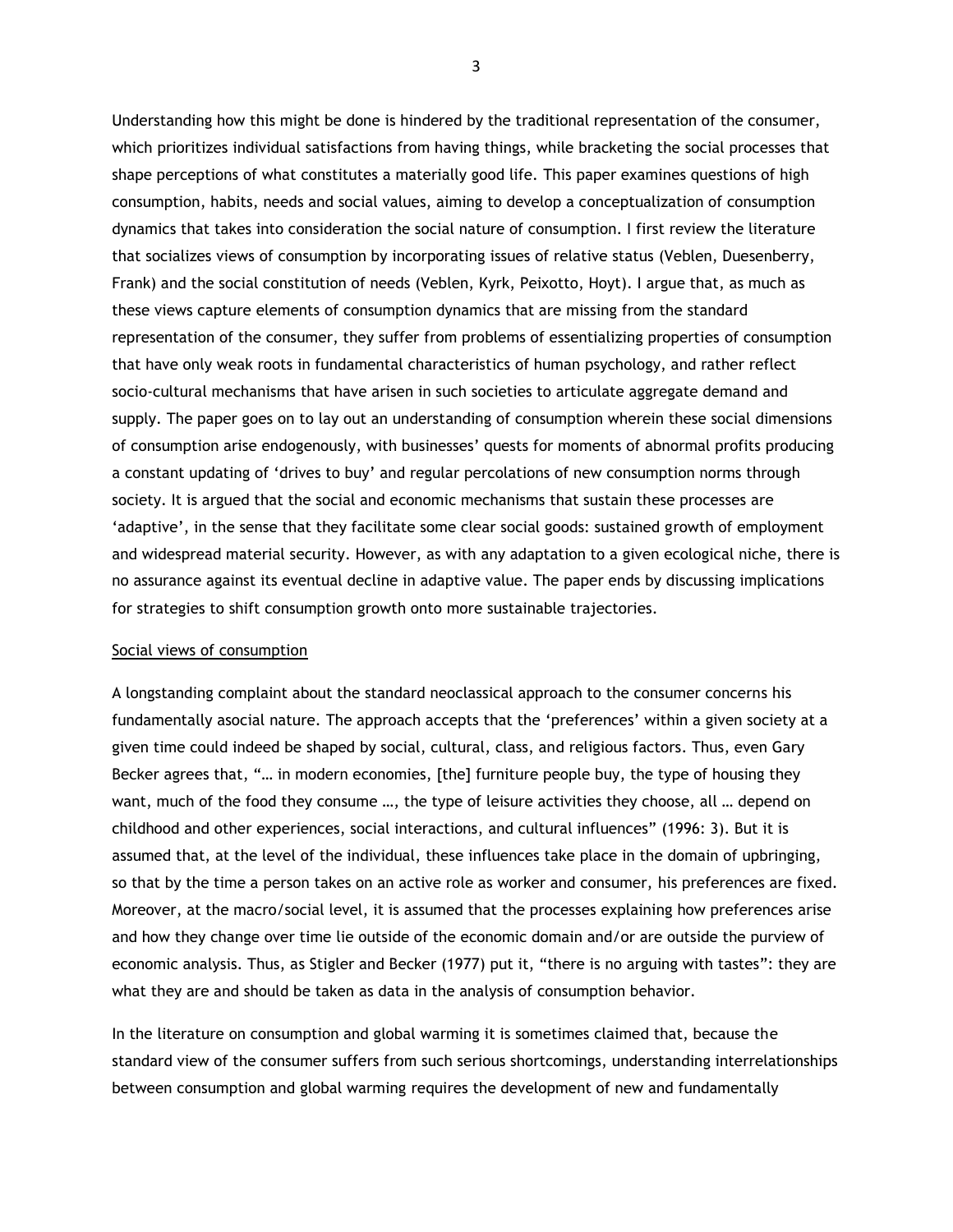different approaches to consumption.<sup>3</sup> But this claim is not well-founded. For one, it overlooks the long, interesting history of dissent from the standard view of the consumer within the economics discipline, including major strands of work that try to unbracket questions of how social and cultural factors affect consumption patterns (Veblen 1899, Kyrk 1923, Ryan 1927[1916], Duesenberry 1949, Galbraith 1958, Frank 1989, Schor 2007). For another, it also ignores the recent explosion of work in economics on culture, social norms, and institutions, and the extent to which they both shape and are shaped by people's behavior (e.g. Young 2004, Durlauf and Young 2004, Bowles 2006, Bowles and Naidu 2008, Buensdorf and Cordes 2008). Thus, while it is clear that much remains to be done to develop good understandings of interrelationships between consumption and global warming –- especially in the interest of providing conceptual foundations for strategies to bring consumption trajectories back in line with sustainability –- the ability of the economics discipline to contribute valuably to this discourse should not be over discounted.

The remainder of this section reviews two somewhat interwoven strands of the economic literature that try to unbracket the interrelationships between social processes and consumption: the idea of positional preferences first put forth by Veblen, and the idea of consumption norms associated with Veblen and the early consumption theorists, most notably Hazel Kyrk.

## *Positional preferences*

 $\overline{\phantom{a}}$ 

A key idea in Veblen's *Theory of the Leisure Class* (1899) was that people in industrial societies tend to stylize themselves materially to convey positive images of their social status and earning ability –- i.e. to consume conspicuously. The clothes they wear, the homes in which they live, the furnishings in those homes, their modes of transportation, the uses of their time outside of work, etc. –- all are chosen in part to help people look good relative to their peers. In Veblen's view, conspicuous consumption arises from innate aspects of human behavioral tendencies, wherein people try to emulate successful others in their social groups. Having such tendencies would make sense from an evolutionary-psychology perspective: if humans have lived in social groups for hundreds of thousands of years, and if patterning their behavior after that of successful others in their groups often improved their own chances of success, then natural selection may have favored tendencies to imitate group

 $3$  For example, Princen, Maniates, and Conca (2002: 5) argue that "The dominance of economistic reasoning and the pragmatism of growth politics conspire to insulate from policy scrutiny the individual black boxes in which consuming is understood to occur … No one in public life dares … to ask why people consume, let alone to question whether people or societies are better off with their accustomed consumption patterns. People consume to meet needs; only individuals can know their needs and thus only the individual can judge how to particulate in the economy. Consumption becomes sacrosanct ... Production reigns supreme because consumption is beyond scrutiny".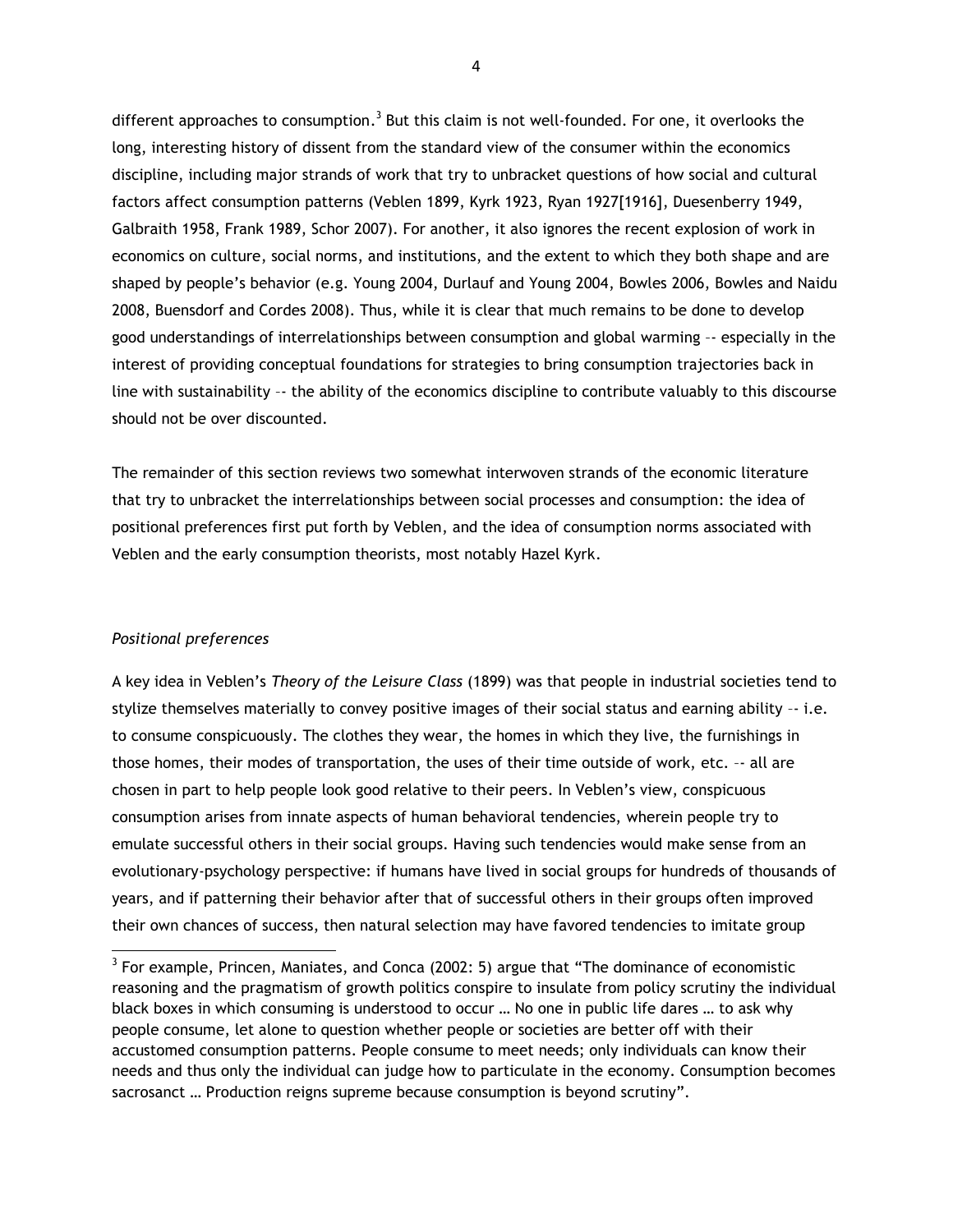members who are doing relatively well.<sup>4</sup> Veblen viewed this tendency toward emulation as a "pervading trait of human nature" that is "easily called into vigorous activity in any new form" (Veblen, 1899: 52). Thus, even though people in industrial societies do not *need* to imitate successful others to survive biophysically, their natural drives to compete on status will tend to make them do it.

Recent literature maps Veblen's argument into the standard optimization framework by taking preferences to be 'positional', such that a given level of consumption provides more utility when it is high relative to the consumption of others in one's comparison group (e.g. Bagwell and Bernheim 1996, Frank 2005, 2007). The idea is popular as an explanation for the so-called 'Easterlin paradox' -- the fact that, in societies where incomes are sufficiently high to meet most people's basic needs, further increases in income do not necessarily lead to increases in happiness. 5 Robert Frank (2005, 2007) in particular has argued that, if positional preferences cause people to try to raise their consumption relative to that of others, but everyone engages in the same struggle, then increases in average consumption will fail to produce any change in average well-being. This raises the intriguing possibility that, if the upper-end of the distribution of material lifestyles could be compressed, it may be possible to lower consumption growth or even consumption levels without adversely affecting average wellbeing. From the point of view of stemming global warming, this is a heartening thought.

However, there are some troubling elements of this hypothesis as the centerpiece of an explanation of high consumption, or as an analytical basis for contemplating how to realign consumption levels and growth with environmental sustainability. Notable here are (a) its elevation of a hypothesized psychological predisposition into a dominant and driving social force, and (b) its adherence to an optimization framework albeit with a social twist. 6 As critics of the standard view of *homo economicus* have long argued, and much recent experimental research suggests, the idea that people consistently behave in ways that maximize their self-interest is not well supported by the evidence. Experimental studies show people to behave fairly commonly in 'other-regarding' ways; for example, they often split windfall gains relatively evenly, rather than to maximize their own gains; they may go out of their way to negatively sanction people who violate fairness norms; and they may expend their own resources to attenuate severe inequalities in allocations of resources.<sup>7</sup> Experimental results also show quite a lot of heterogeneity in how people behave: some people fairly consistently behave in other-regarding ways, others seem to be always maximizing self-interest, and others still vary their behavior according to

 $\overline{\phantom{a}}$ 

<sup>&</sup>lt;sup>4</sup> See also Samuelson (2004) and Starr (2008c).

 $^{\rm 5}$  Clark, Frijters, and Shields (2008) review this literature. However, see Greene and Nelson (2007) for a critique.

 $^6$  See also Samuelson (2004: xx), who questions the strategy of "building an ever-growing collection of arbitrary arguments into preferences, a new one for every behavioral anomaly."

 $^7$  Notable works here include Bowles and Gintis (2002); Fehr and Fischbacher (2002, 2004); and Henrich et al. (2002)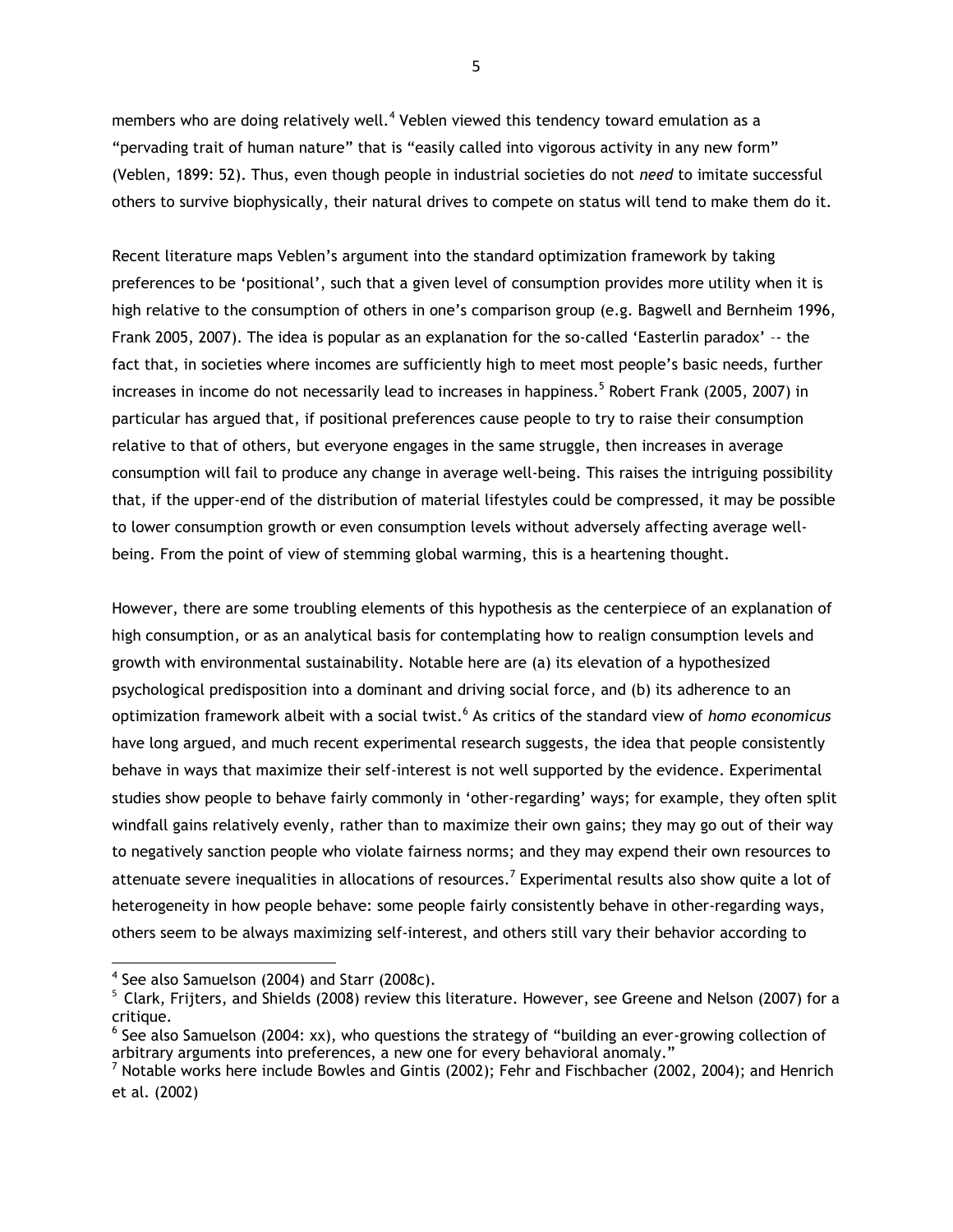contextual variables such as how problems are framed, what other people are doing, whether their behavior is observed or not, etc. These findings suggest that, rather than working with a *single* representation of consumer behavior rooted only in self-interest, we should understand people as having repertories of behavioral predispositions, ranging from strong self-interest to strong prosociality, where features like context, social values, and individual psychological make-up affect what behaviors get invoked and used. $8$  Broadening the representation of the consumer in this way is particularly important for analyzing interrelationships between consumption and global warming: if all people are assumed to be invariably self-interested, then of course possible strategies for promoting sustainable consumption will be more limited than if at least some people may willingly shift their consumption patterns out of pro-social concerns. Thus, for example, Buenstorf and Cordes (2008, forthcoming) present an interesting theoretical model showing that social learning and emulation can diffuse sustainable-consumption practices in a population of people sensitive to norms, but that such practices will not replace or eliminate environmentally-harmful variants. However, this finding rests on the assumption that all behavior is guided entirely by self-interest; as discussed in Starr (2008), alternative results are at least possible if some people will act out of consideration for the common good. We return to this issue below.

#### *Conformist consumption as social norm*

A second approach to conceptualizing social dimensions of consumption emphasizes the role of *consumption norms* in explaining people's material lifestyles. This view, associated with the first consumption theorists (Kyrk 1923, Hoyt 1928) as well as with Veblen (1899), emphasized that, rather than choosing consumption bundles according to fixed and independent preferences, people tend to pattern their consumption after standards prevailing within their social groups. Hazel Kyrk's theory of consumption rested centrally on the idea of consumption norms, or what she called the 'standard of living'. She defined the standard of living as "that 'scale of preferences', that 'hierarchy of interests', that code or plan for material living which directs our expenditure into certain channels and satisfies our sense of propriety and decency as to a mode of living" (p. 175). Standards are specific to given social groups at given points in time; they reflect what people in the group see as that natural or normal complement of things one ought to buy, have, and use in order to be enacting a lifestyle which is appropriate, decent, correct, expected, and sensible. $^9$  Because the standard identifies that set of

 $\overline{\phantom{a}}$  $8$  Henrich et al (2004) elaborate on questions of culture in this regard.

 $9$  As Kyrk (1923: 172) wrote, "The most striking fact that appears as one investigates the consuming habits of individuals or classes in different countries and periods is that they tend to take definite shape and form according to accepted standards of what is good and proper. The process of consumption, like other phases of human behavior, tends to organize itself according to the prevailing code of the fitting, the appropriate, and the necessary. . . . Nothing seemingly can be clearer than that the process of consumption . . . organize[s] itself according to concepts of what is essential and obligatory, which vary, not at haphazard among individuals, but by classes, by countries, and by periods of time".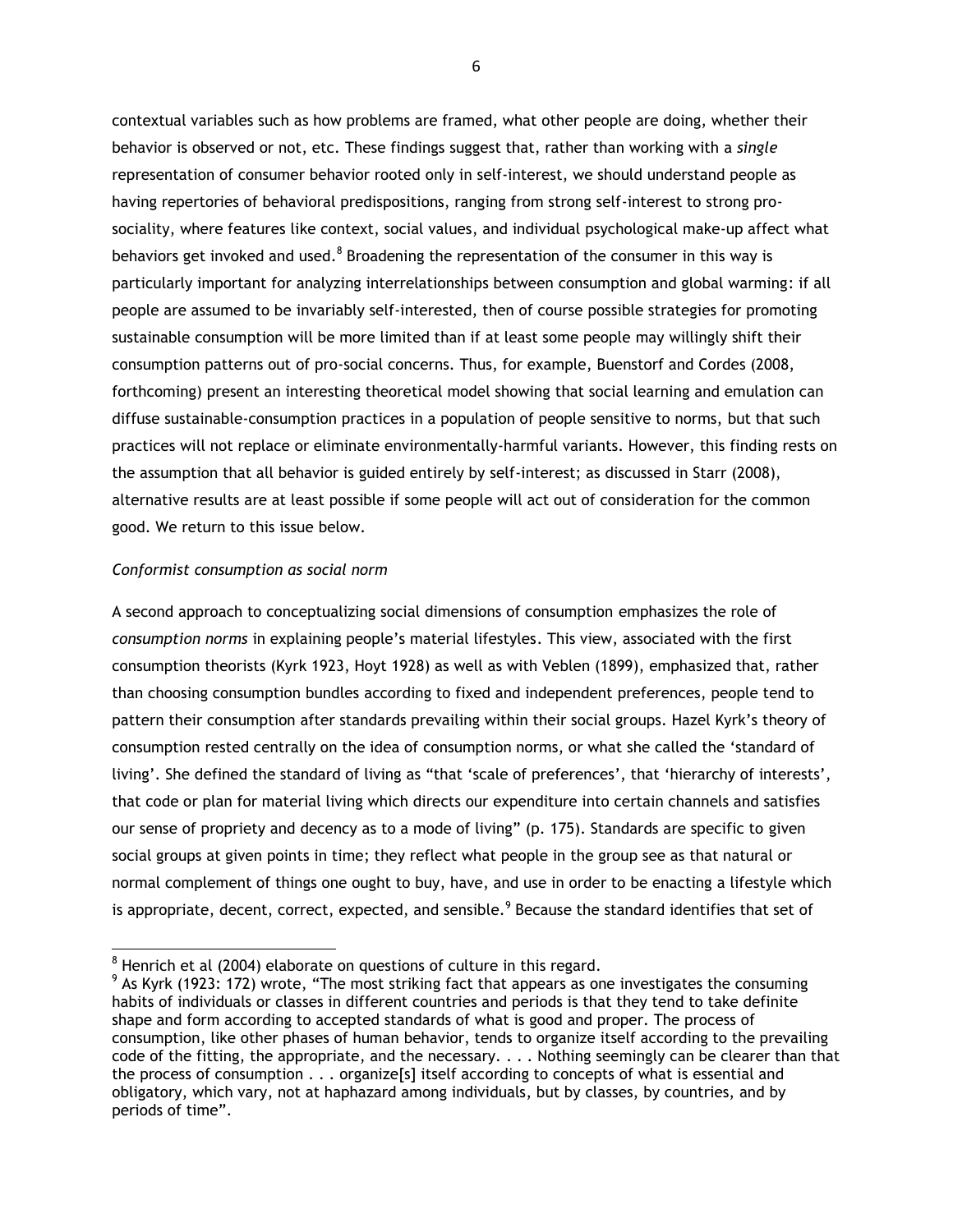goods and practices considered to be essential for living in a correct way, a notion of *need* or imperative is embedded in it. Thus, even if the level of living implied by the standard is far beyond what is 'truly' needed in a practical or biophysical sense for a person to live a "healthful, decent life", its socially imperative quality means that people experience a "feeling of insufficiency and of privation" if they cannot keep their manner of living in line with it (pp. 175-176). This is a central reason why 'retrenchment' is so difficult: It is not just that 'habits' create an asymmetry wherein starting to consume an item is easy but giving it up is hard; it is also that the importance of having goods in the living standard has an urgent quality to it that seems to be in the same category as hunger or thirst, even when from an outsider's perspective that view is absurd.

In this sense, the standard of living needs to be distinguished from two related yet different concepts. The first is the 'minimum scale of living', defined as that bundle of goods and services or that amount of income needed to meet the "minimum requirements for healthful, decent life" (p. 174). In industrial societies, 'needs' as spelled out in the minimum scale of living will differ from those in the standard: the minimum refers to goods and services required to avoid a materially hard life, while the standard also includes goods and services that are needed *socially*, as part of the normal complement of things that people are expected to have.<sup>10</sup> The other related concept is the 'ideal standard of living', which is "one's concept of the best imaginable in the way of material living" (p. 174) and usually reflects "the mode of life of a recognized superior group" (pp. 174-75). The ideal contains things that people might *like* to have and do, but even if they have some chance of acquiring a few of these things, the ideal in its entirety is not something to which they can realistically aspire. Thus, the pull exerted by the ideal is quite different from that exerted by the standard: whereas the "ideal standard is the substance of things *hoped for*", the requirements of the "actual standard are those which it is *incumbent* upon one to realize" (pp. 175-6).

Explanations for why consumption norms exert a strong effect on consumption behavior are relatively rich and go some distance towards unbracketing questions of where 'preferences' -- in the sense of reasons people have for valuing goods, services, activities, behaviors, etc. –- come from. The consumption-norm approach stresses that people acquire the value systems of the societies and communities in which they are raised and live, so that common tendencies in those social contexts take on a 'natural' character to them. Thus, a person born and raised in a community where all buildings have running water, electricity and indoor plumbing will view these features as 'natural' and ‗inevitable' features of normal buildings; the fact that hundreds of thousands of generations of humans

l

<sup>&</sup>lt;sup>10</sup> Kyrk does not draw a distinction between the 'minimum scale' as interpreted *absolutely* (i.e. a level of living below which a person or family would have experience notable biophysical hardships like hunger, ill health, and regular bodily discomfort) versus *relatively* (i.e. a level of living below that which would be considered minimally acceptable for a decent life within a given society). See also Starr (2008b).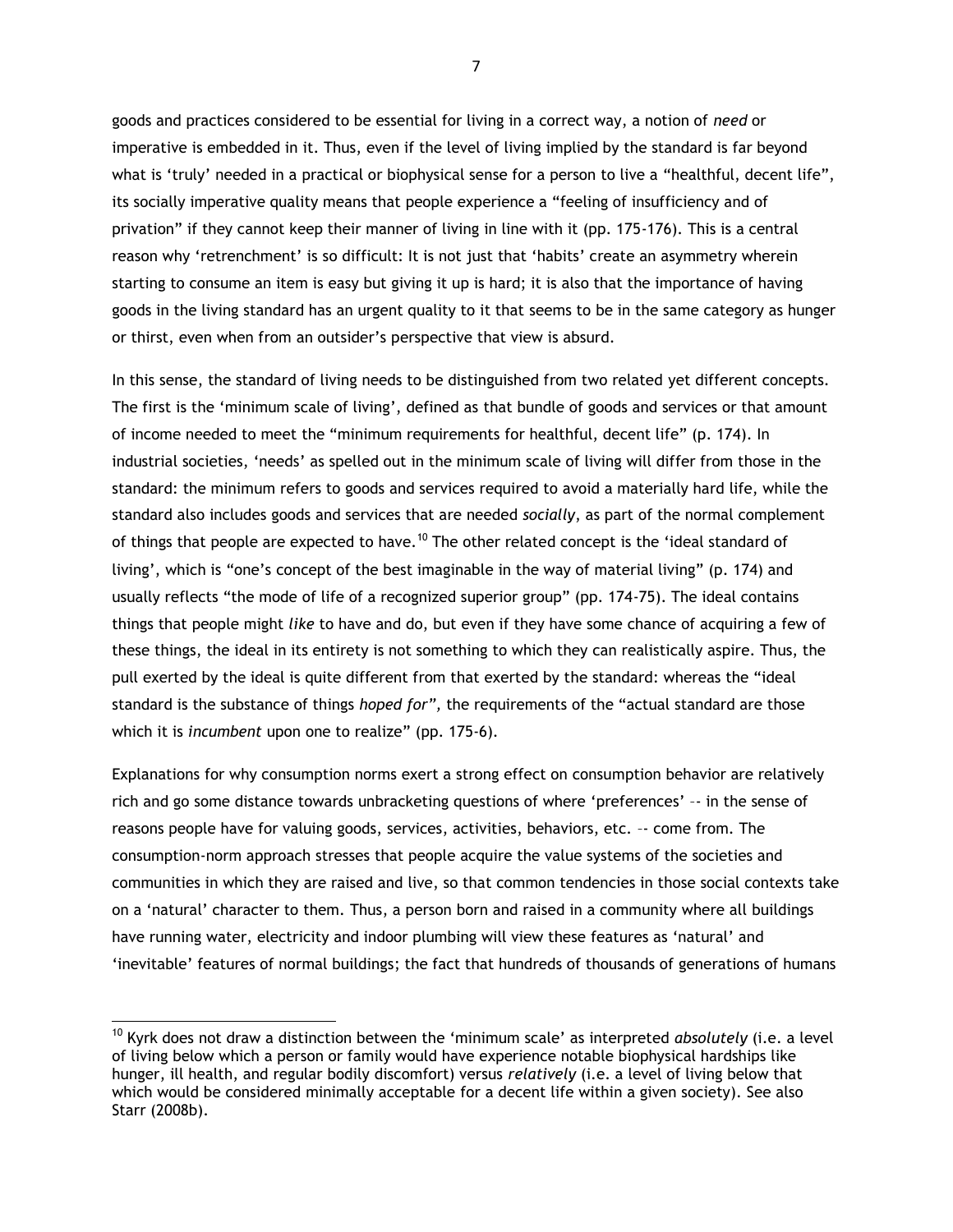demonstrably survived and flourished without such conveniences does not materially affect the person's everyday understanding of the social world's 'normal' features.

Moreover, both Kyrk and Veblen emphasize that consumption norms are indeed *norms* as defined by present-day theorists like Elster (1989a, 1989b) and Young (2004): They are rules and prescriptions for behavior that people adhere to both because they perceive them to be right and because socially there are rewards to following them and costs to violating them.<sup>11</sup> Thus, even if people at times use consumption to distinguish themselves from the group, the pressure they feel on a day-to-day basis is to keep their consumption *in line* with that of like others, not to try to out-do them.<sup>12</sup> Again, this contributes to why people feel such discomfort if they need to 'do without' things that are part of their group's standard: being able to afford the things in the standard both symbolizes and permits full social belonging, so that falling short is felt to put that belonging at risk.

If much of what people do in the consumption realm reflects consumption norms, it then becomes centrally important to explain how and why particular consumption norms arise and become dominant within a society, and how their prevalence and distribution change over time. Both Veblen and Kyrk point to the well-studied process whereby new products and new consumption activities originally found only among the rich filter down through the social ranks. The goods that filtered 'down' from the rich to the middle and working classes early in the Industrial Revolution included tea, coffee, sugar, tobacco, porcelain, and cotton textiles (Campbell 1992, McCants 2007). The early decades of the 20<sup>th</sup> century saw dramatic diffusions of telephones, motor vehicles, radios, motion-picture attendance, and indoor plumbing (Chase 1929, Starr 2008b). Products that have spread 'down' through the income distribution in the years since World War II include television, washer/dryers, refrigerators, dishwashers, air conditioners, microwave ovens, air travel, VCR/DVD players, personal computers, and cell phones.<sup>13</sup>

 $\overline{\phantom{a}}$ 

 $11$  As Veblen (1899: 52) explained, "The accepted standard of expenditure in the community or in the class to which a person belongs largely determines what his standard of living will be. It does this directly by commending itself to his common sense as right and good, through his habitually contemplating it and assimilating the scheme of life in which it belongs; but it does so also indirectly through popular insistence on conformity to the accepted scale of expenditure as a matter of propriety, under pain of disesteem and ostracism. To accept and practice the standard of living which is in vogue is both agreeable and expedient, commonly to the point of being indispensable to personal comfort and to success in life." See also Kyrk (p. 198) on the issue of being perceived as 'Bohemian' or ‗queer'.

 $12$  As Veblen writes, "For the great body of the people in any modern community, the proximate ground of expenditure in excess of what is required for physical comfort is not a conscious effort to excel in the expensiveness of their visible consumption, so much as it is a desire to live up to the conventional standard of decency in the amount and grade of goods consumed" [TLS, Chap 5, 1<sup>st</sup> sentence].

 $13$  See Røpke's (2003) interesting analysis of the case of cell phones.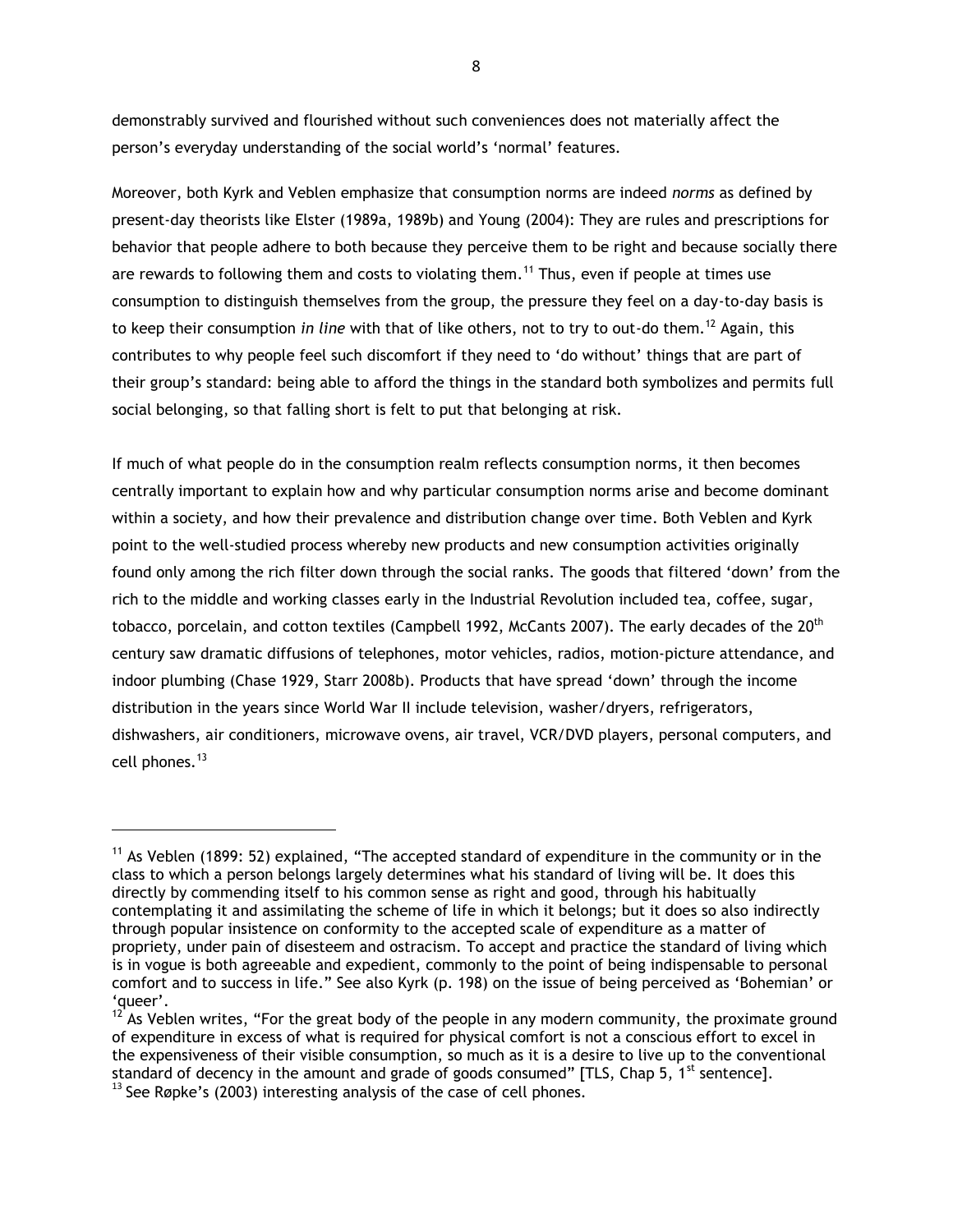While both Veblen and Kyrk view people as 'naturally' looking to those higher in the social scale for ideas about how to spend additional discretionary income, Kyrk (1923, Chap. 10) emphasizes that this pattern plays an important role in facilitating consumer capitalism due to *social efficiencies* associated with borrowing new consumption ideas from the better off. Because the relatively well-off have abundant resources available for discretionary spending, they can try out new products without being assured that they will yield benefits greater than or equal to what was paid for them. The willingness of better-off people to pay high prices creates an 'extensive margin' of consumption, in which new products or new product characteristics can be explored via trial and error. Then if and when it is found that they can be put into a well-priced, mass-market form, they may diffuse downward and outward into the consumption norms of the rest of the population. Thus, "a dynamic standard necessitates expenditure upon luxuries; only through such experiment can growth in values come" (p. 293). That income is well-correlated with early adoption of new products is well-established in the literature (see, e.g. Lerviks 1976, Redmond 1994, Van den Bulte and Stremersch 2004, and Young 2007). This idea is consistent with quite a large body of recent literature suggesting that emulating others is advantageous to the individual and socially when and if the behavior being emulated is shaped by knowledge of what earns good returns in the context in question (Boyd and Richerson 1985, Epstein 2001, Starr 2008c). Effectively, emulation frees many people up from the need to expend resources identifying what good courses of action are: they can take advantage of the knowledge and information embodied in the strategies of others, which will 'work' for them as long as those strategies reflect some people's efforts to maximize returns. This suggests that looking to the better-off for new consumption ideas should be seen as ‗habitual thinking' in Veblen's terminology: it has become a standard way of seeing and doing things which gives people a 'line of action' that usually works well and satisfies expectations of good behavior in the community in question, freeing them from the need to contemplate the costs and benefits of their actions at every twist and turn.<sup>14</sup>

l

<sup>&</sup>lt;sup>14</sup> See Starr (2008c) on the roles of habitual thinking and lifestyle conformity in lifestyle saving. Note that Veblen viewed habitual thinking as acted upon by forces of *natural selection:* modes of habitual thinking that yield relatively high returns in the specific context of the production system will tend to be emulated and spread within the population, while those less effective will fall into disuse.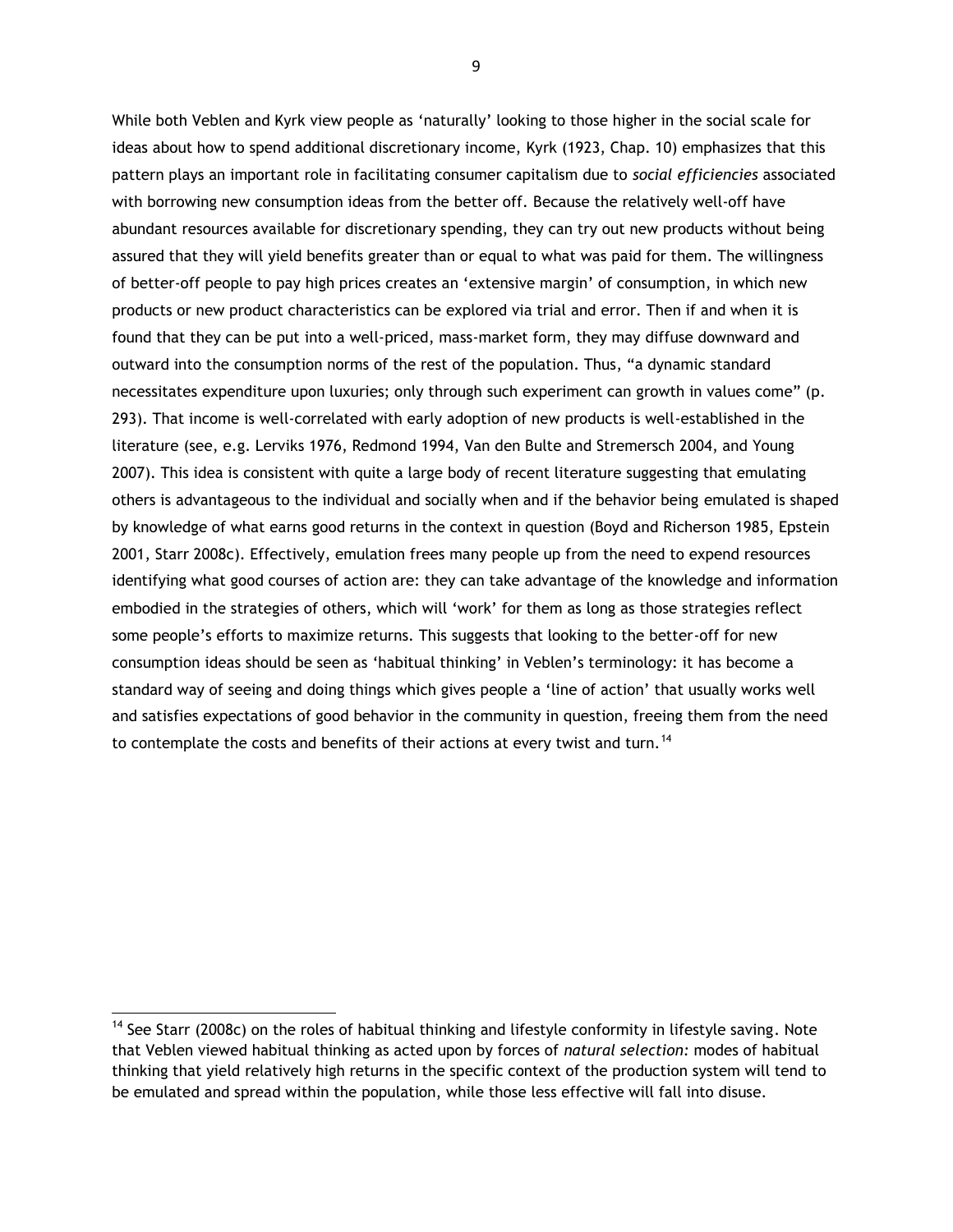

It is important to stress, however, that even if emulative spending is beneficial to *individuals* by enabling them to save on learning, this says nothing about the 'social optimality' of consumption norms produced by experimentation with new products and product characteristics followed by diffusion of ‗good' ones -– where the question of what would constitute social optimality is itself seen by most economists as thorny. Of course questions of social optimality anyway cannot be addressed in a discussion that relates only to the demand side of the industrial economy (as will be discussed in the next section), but here two important ideas from Veblen and Kyrk should be mentioned. First is Veblen's argument that emulative tendencies introduce a very large margin of *waste* in consumption patterns: because the new goods and new consumption activities that people emulate come from the ‗leisure class' –- wherein ability to buy things solely on the basis of whim, fad, and fashion is a key element of signaling earnings prowess –- there is very little pressure that might act to keep the stream of new products in line with 'truly' useful purposes to which human ingenuity could be put. The only offsetting force is the ‗instinct of workmanship' (Veblen 1898) which Veblen sees as universal human drive to use resources productively and creatively to serve useful ends; because the "instinct of workmanship is present in all men, and asserts itself even under very adverse circumstances … however wasteful a given expenditure may be in reality, it must at least have some colorable excuse in the way of an ostensible purpose" (Veblen 1899: 93). But this instinct provides only an upper bound on the wastefulness of consumption, as it is in no sense strong enough to offset drives to consume conspicuously.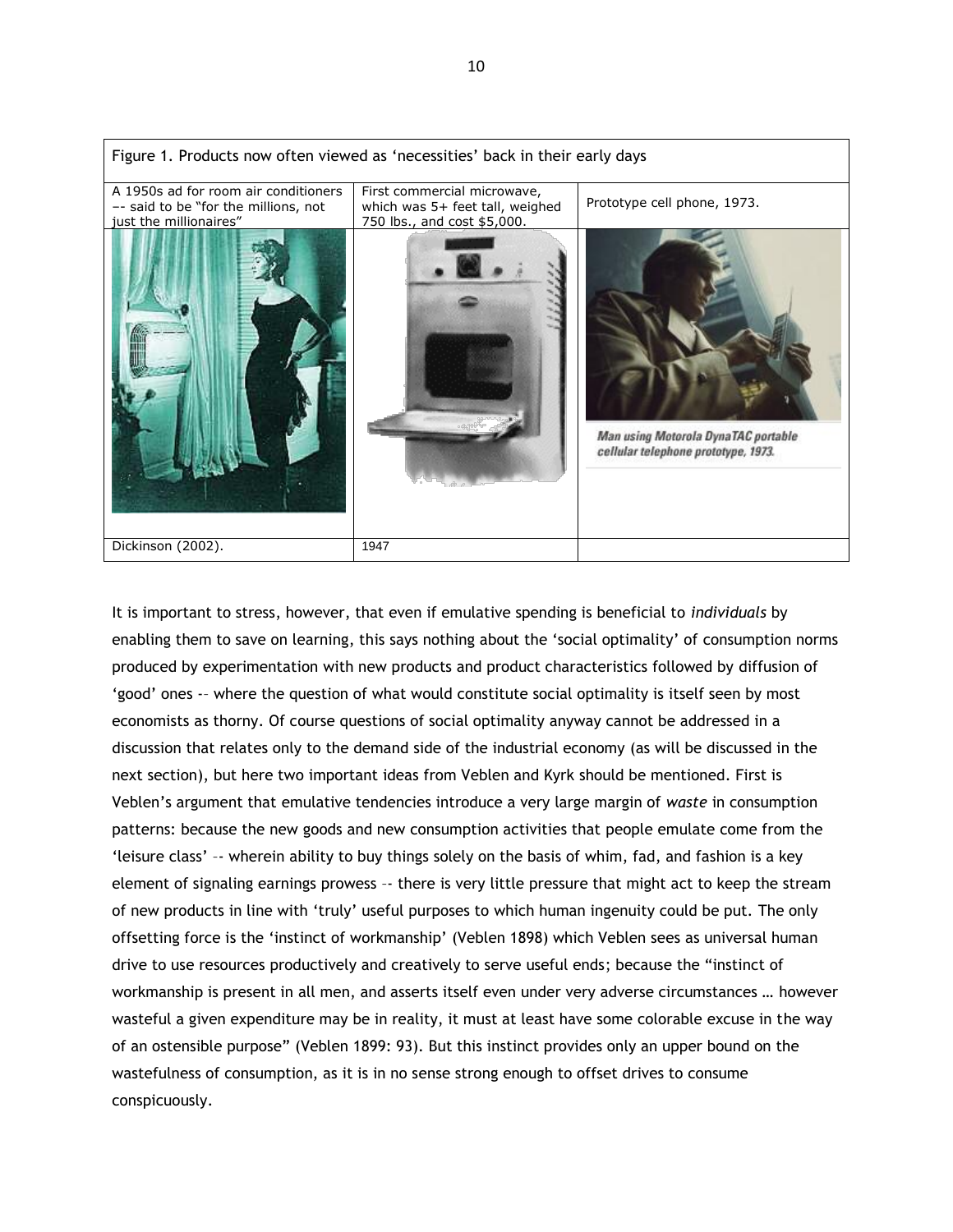Kyrk addresses the question of how consumption norms may relate to 'truly' valued uses of ingenuity and resources somewhat differently. She agrees that lots of things that people buy and do are driven by social conventions for which it is hard to find a rhyme or reason. Here we can ask: why was it once considered necessary for social respectability to wear a hat? why does office protocol require men to wear suits and ties? why should people spend great time and effort trying to keep their lawns green and no more than 3 inches long? But she argues that such oddities of convention should not obscure the fact that consumption norms often have *some* relation to ‗underlying' human needs (p. 193). Here she makes a basic differentiation between survival-related needs on the one hand, which we could equate to the lower, biophysical levels of Maslow's (1943) hierarchy of needs (i.e. food, shelter, clothing and physical safety); and psycho-social needs on the other, which cover such domains as health (living a reasonably long, productive, comfortable life), having satisfying social relationships, acquiring knowledge, appreciating beauty, and discovering, knowing, and upholding rightness (p. 186), which again have important parallels to the higher levels of Maslow's hierarchy (see Figure 2).

Kyrk's understanding is that consumption norms grow up *around* these sorts of underlying needs, so that even if consumption goods and activities in industrial societies have often moved beyond levels required to *satisfy* these needs, there are still kernels of needs at the heart of many of them. Thus, a family's need for shelter -- from the cold, the heat, rain, snow, and wild animals -- may be at the root of their 2,200-square foot home with central air-conditioning and heating, but obviously the features of such a home greatly surpass what would be required in a concrete or practical sense to meet that need adequately. Similarly, as much as clothing has the obvious 'organic utility' of protecting the body from the elements, contemporary standards related to it –- that one should have a goodly number of different outfits; that they should always be washed after they are worn; that items showing signs of wear or being out of date should be thrown away or donated; etc. –- have many other kinds of considerations packed upon that utility. The problem this poses is that it further obscures the line between what is 'truly' needed or 'truly' of value in consumption patterns in industrial societies: Not only do people perceive present consumption standards as 'necessary' because they have a normal and natural character to them and feel socially required -- but also many of the goods, services, and activities embodied in these standards actually *do* have elements of underlying needs to them, even if considerable embellishments, extensions, and elaborations are packed upon them as well. Thus, even if Kyrk is unusual among economists for asking questions about consumption patterns and human welfare, especially insofar as they relate to needs (Jackson, Jager, and Stagl 2004), in the end she backs away from answering them by invoking the standard positive versus normative distinction:

The problem becomes largely an ethical one, the problem of what makes for welfare, what ends should be sought, what scheme of life is best. The analysis of standards involves merely the question of what *is*; their judgment involves the question of what ought to be. One cannot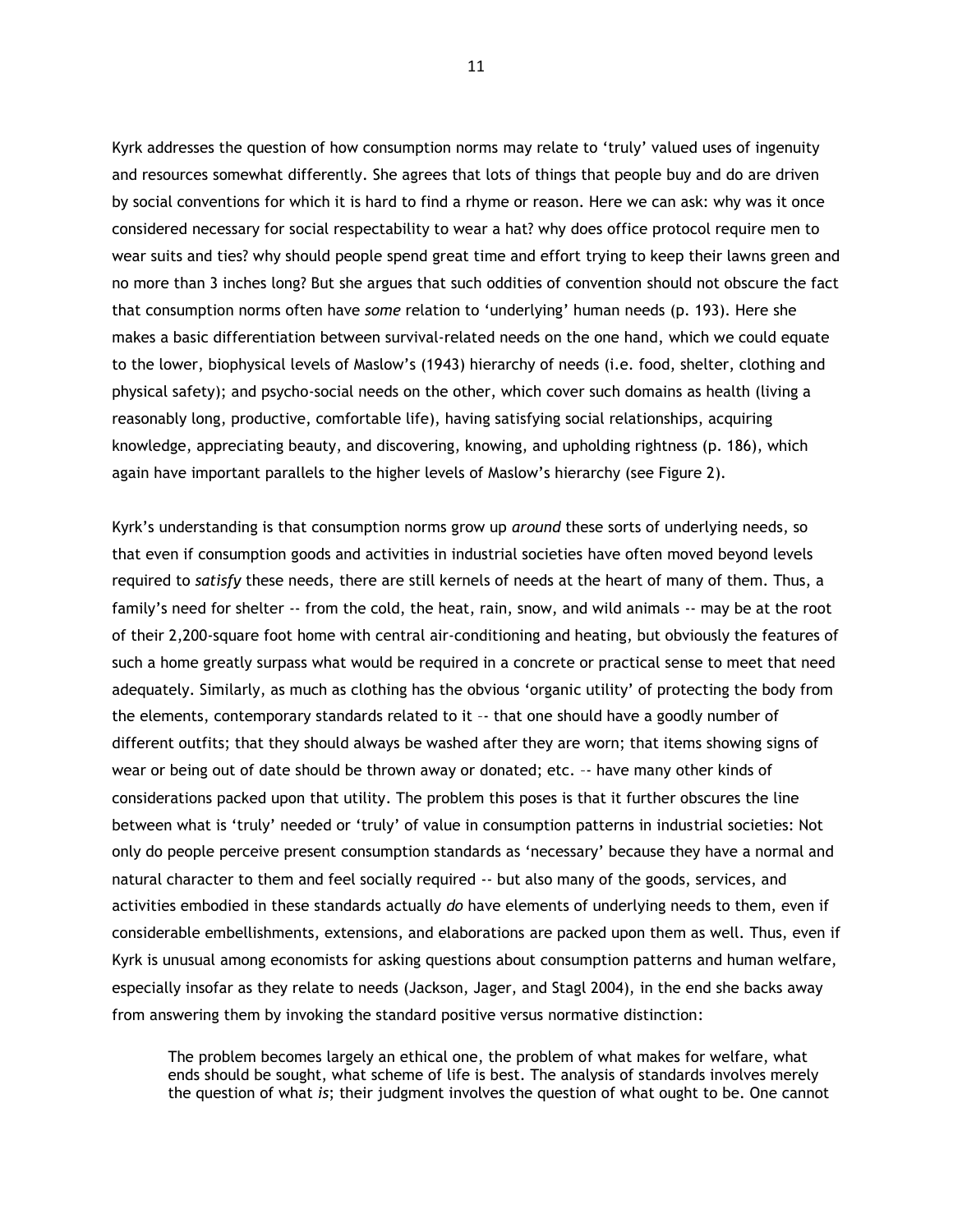formulate the principles which ought to govern consumption without getting over into very complex problems indeed (p. 285).

This differs from other writers, such as social economist Monsignor John Ryan, who reject the idea that economists should not root their analysis of consumption in ethical positions; see, e.g. Starr (2008b) on Ryan's views here. See also Jackson, Jager and Stagl (2004) for full discussion of the needs literature.

### Consumerism as cultural adaptation and questions of 'social optimality'

The analyses of Veblen and Kyrk usefully underline that social considerations are critical in understanding people's willingness and ability to modify their consumption patterns: For many people most of the time, the material goods they buy and their practices for using and disposing of them seem normal and necessary; after all the major advantage of consumption norms is that, because many or most people taken them to be naturally 'right', they do not need to engage in deliberative reflection on them, but rather can use their ingenuity to tackle problems not so readily relegated to the domain of habitual thinking. This contributes importantly to problems of changing behavior: some of the ‗worst' things from the point of view of carbon emissions -- particularly commuting in private vehicles and home heating, cooling, and appliance use -- seem to people to be decidedly in the 'necessity' category of contemporary living standards.<sup>15</sup>

At the same time, the conceptualization of material living standards as matters of consumption norms, along with the idea of people as having diverse behavioral predispositions not limited to self-interest, suggest new and potentially important ways of thinking about modifying consumption patterns, as a component of programs to attenuate global warming.

#### ----------------------

Important points to be elaborated upon in the remainder of this paper:

Jon Elster argues that 'private' solutions to collective action problems are possible when behavioral predispositions are heterogeneous. In a framework quite relevant for understanding transitions to sustainable consumption, he supposes that populations have three main types of people: some self-interested, others who act out of regard for the common good ('everyday Kantians'), and a majority who are norm-sensitive, in the sense that they would not want to be seen as or understand themselves as free-riding on the pro-social behavior of others. The question in our case is whether the consumption of everyday Kantians will reach a scale sufficient to shift the behavior of norm-sensitive people. See Starr (2008a) for general discussion. Presentation to be elaborated here will interweave this argument with the above discussion of the socio-cultural

 $\overline{\phantom{a}}$  $15$  Relevant here is Shove's (2003) work on conventions related to comfort, cleanliness and convenience.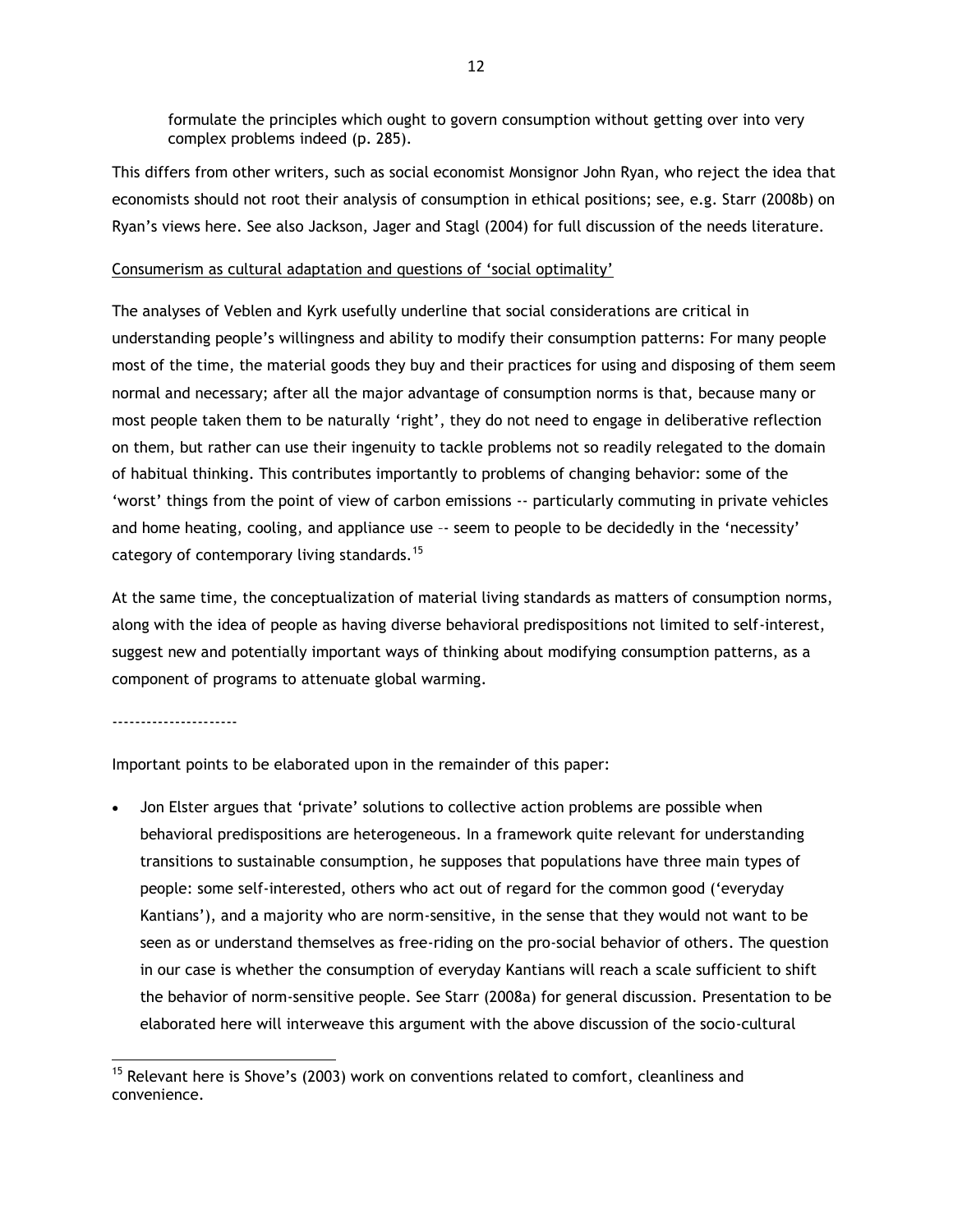constitution of needs. The approach will be contrasted with that of Buensdorf and Cordes (2008), whose model allows people to be norm-sensitive but frames all people as being self-interested.

- Still, when analyzing trends and possible changes in consumption, it is too often treated as though it can be separated off from production, incomes and employment –- which obviously makes no sense given that plans to reduce demand for products (buying fewer things, replacing them less frequently) and/or shift their composition (buying local and organic, reducing packaging) imply non-negligible changes in production and employment. On one hand, this highlights the importance of contemplating supply-side issues (such as possibilities of reducing the standard workweek to 32 hours), along with questions of reducing consumption (see Starr 2008b). On the other, it also raises the point that has long figured into critique of consumer capitalism: that the long stretch of sustained growth in incomes in industrial economies reflects in part the system wherein companies, in their quest for moments of abnormal profits, scurry to develop new products and product characteristics that may diffuse 'out' and 'down' into consumption norms.
- The paper will go on to discuss the extent to which this system can or should be seen as 'adaptive', in the sense that the growth trajectory built around sustained elaboration of consumption norms facilitates some clear social goods: sustained growth of employment and widespread material security. Important here will be the relevance of models with multiple equilibria, wherein some equilibria involve consumerism, high growth of production and employment, and undue burden on the environment, while others involve more diverse human pursuits, slower growth, and environmental sustainability (e.g. Bartolini and Bonatti 2002).<sup>16</sup> How consumption norms figure into the stability of the different equilibria will be discussed.

 $\overline{\phantom{a}}$  $16$  Other relevant work includes Cooper (1999) and Dagsvik and Jovanovic (1994).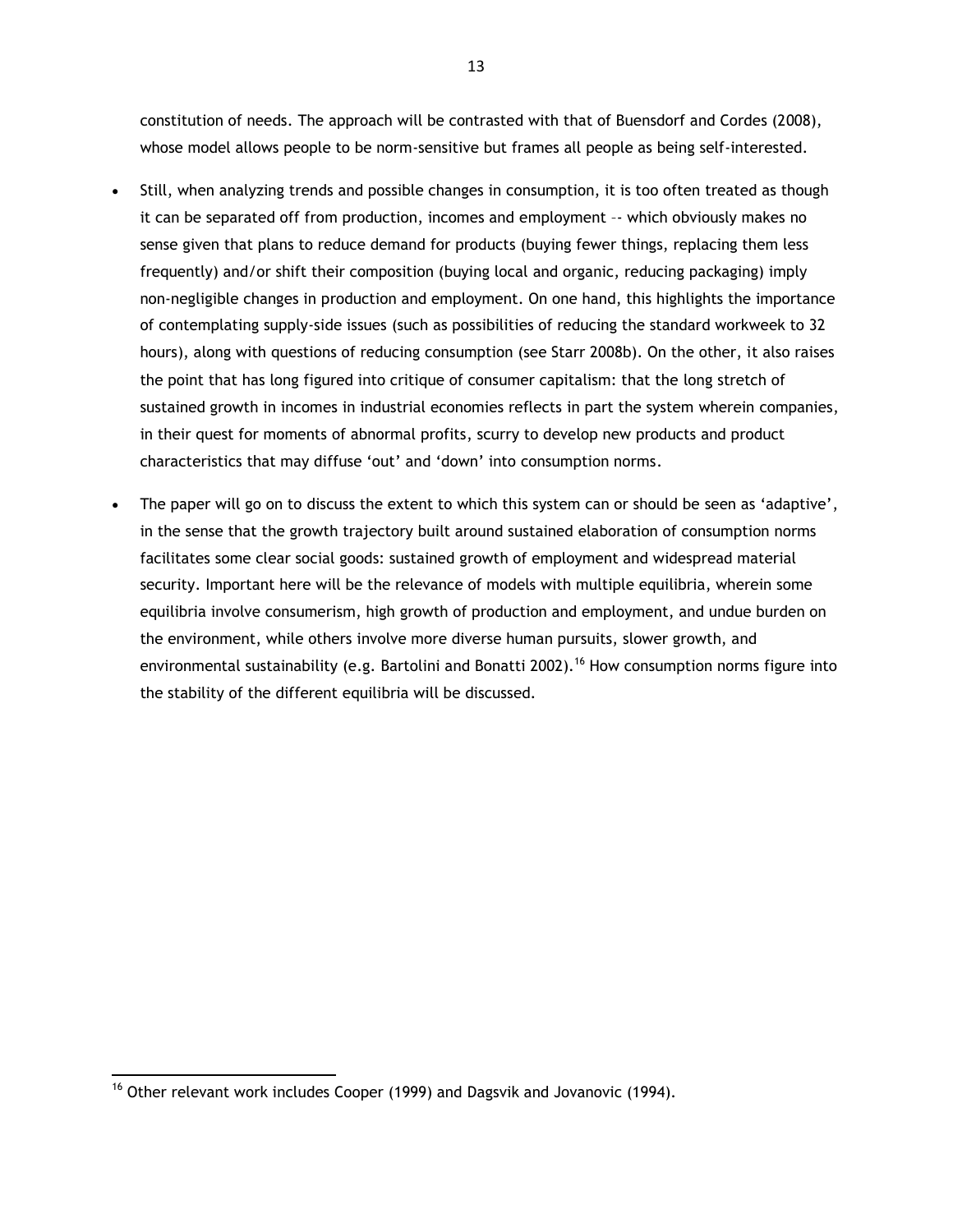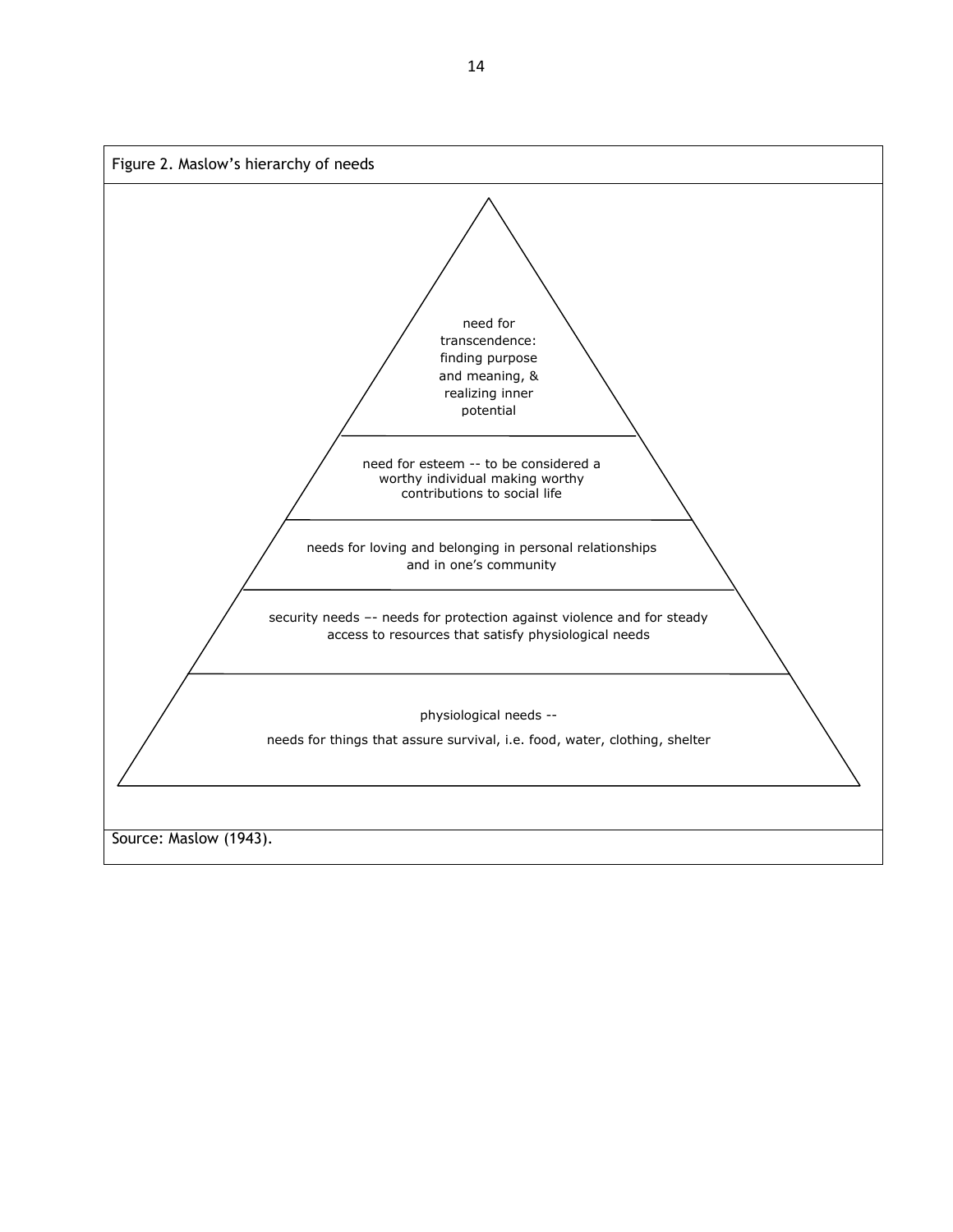### Bibliography

Arrow, Kenneth; et al (2004). "Are We Consuming Too Much?" Journal of Economic Perspectives, vol. 18, no. 3 (Summer), pp. 147-72.

Austen, Jane (2003[1818]). *Persuasion*. London and New York: Penguin Books.

Becker, Gary (1996). *Accounting for Tastes*. Cambridge, MA: Harvard University Press.

Bartolini, Stefano and Luigi Bonatti (2002). "Environmental and social degradation as the engine of economic growth," *Ecological Economics*, Vol. 43, No. (Nov.), pp. 1-16.

Bagwell, Laurie Simon and B. Douglas Bernheim (1996). "Veblen Effects in a Theory of Conspicuous Consumption,‖ *American Economic Review*, vol. 86, no. 3, June 1996, pp. 349-73

Bernheim, Douglas B. (1994). "A Theory of Conformity," *Journal of Political Economy*, Vol. 102, No. 5 (Oct.), pp. 841-77.

Bowles, Samuel (2006). *Microeconomics: Behavior, Institutions, and Evolution*. Princeton, NJ: Princeton University Press.

Bowles, Samuel and Herbert Gintis (2002). "Homo reciprocans," Nature (Jan. 10), pp. 125-128.

Bowles, Samuel and Suresh Naidu (2008). "Persistent Institutions". Accessed electronically on May 16, 2008, at http://www.santafe.edu/~bowles/

Boyd, Robert and Peter Richerson (1985). *Culture and the Evolutionary Process*. Chicago: University of Chicago Press.

Buenstorf, Guido and Christian Cordes (2008). "Can sustainable consumption be learned? A model of cultural evolution,‖ *Ecological Economics*, forthcoming.

Clark, Andrew E; Frijters, Paul; Shields, Michael A (2008). "Relative Income, Happiness, and Utility: An Explanation for the Easterlin Paradox and Other Puzzles," Journal of Economic Literature, vol. 46, no. 1 (Mar.), pp. 95-144.

Campbell, Colin (1987). *The Romantic Ethic and the Spirit of Modern Consumerism.* Oxford: Basil Blackwell.

Chase, Stuart (1929). *Prosperity: Fact or myth?* New York: Charles Boni, Jr.

Cooper, Russell W. (1999). *Coordination Games: Complementarities and Macroeconomics*. Cambridge, UK: Cambridge University Press.

Dagsvik, John and Boyan Jovanovic (1994). "Was the Great Depression a Low-Level Equilibrium?" *European Economic Review*, vol 38 (Dec.), pp. 1711-1729. [also NBER working paper]

Dickinson, Rachel (2002). "A cool history," *Christian Science Monitor*, Aug. 6. http://www.csmonitor.com/2002/0806/p18s02-hfks.html

Durlauf, Steven N. and H. Peyton Young (eds.) (2001). *Social Dynamics*. Cambridge, MA: MIT Press.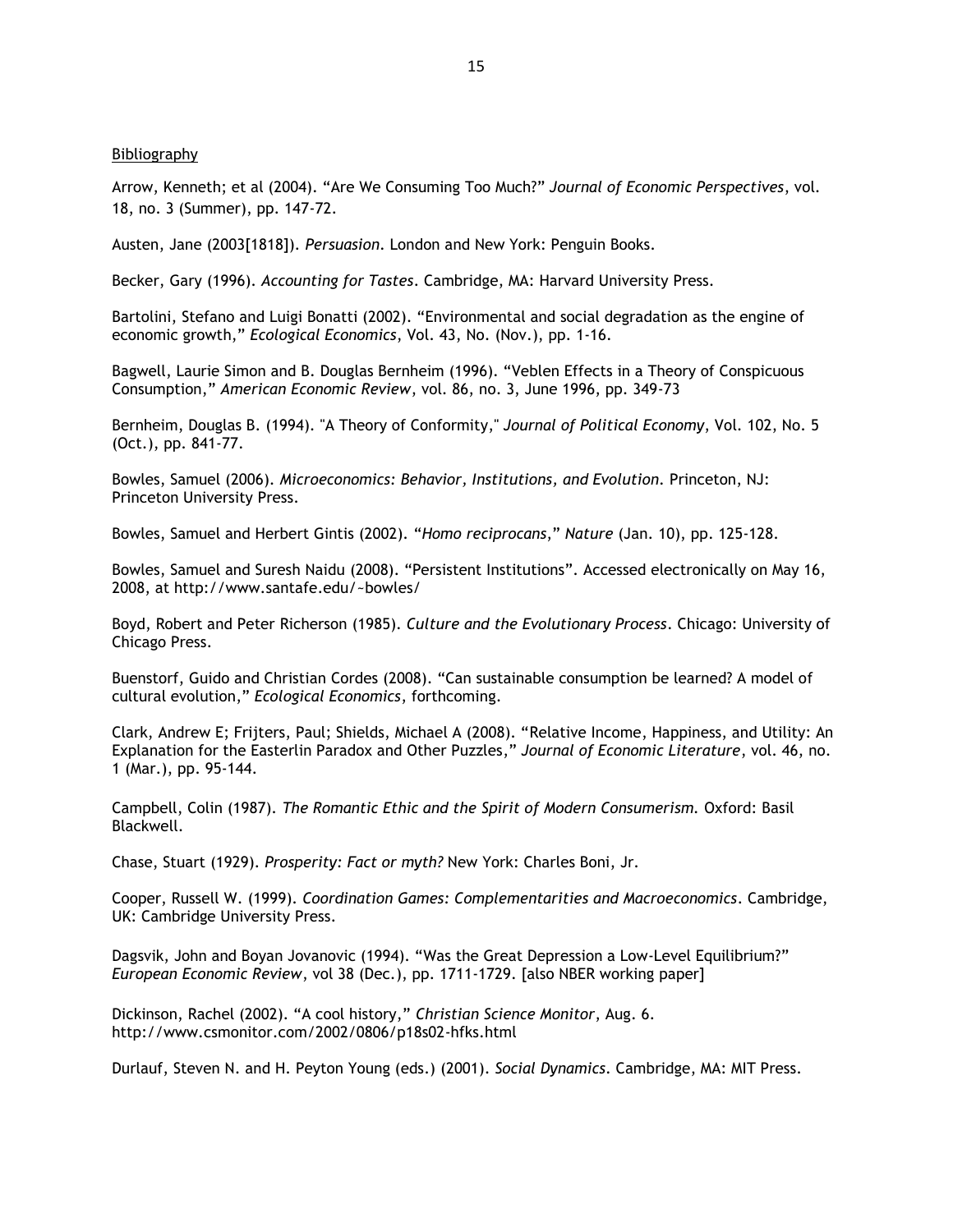Elster, Jon (1989a). "Social Norms and Economic Theory," Journal of Economic Perspectives, Vol. 3, No. 4, pp. 99-117.

Elster, Jon (1989b). *The Cement of Society: A Study of Social Order*. New York and Cambridge, UK: Cambridge University Press.

Epstein, Joshua M. (2001). "Learning To Be Thoughtless: Social Norms and Individual Computation," *Computational Economics*, Vol. 18, No. 1 (Aug.), pp. 9-24.

Fehr, Ernst and Urs Fischbacher (2002). "Why Social Preferences Matter: The Impact of Non-Selfish Motives on Competition, Cooperation and Incentives," *Economic Journal*, vol. 112(478), pp. C1-C33.

\_\_\_\_\_\_\_\_\_\_\_\_\_\_\_\_\_\_\_\_\_\_\_\_\_\_\_ (2004). ―Social Norms and Human Cooperation.‖ *TRENDS in Cognitive Sciences* 8(4): 185-190.

Frank, Robert (1989). "Frames of Reference and the Quality of Life," *American Economic Review,* Vol. 79, No. 2 (*May): 80-85.*

\_\_\_\_\_\_\_\_\_\_\_\_ (2005). *"*Positional Externalities Cause Large and Preventable Welfare Losses,‖ *American Economic Review*, vol. 95, no. 2 (May), pp. 137-41.

\_\_\_\_\_\_\_\_\_\_\_\_ (2007). *Falling Behind: How Rising Inequality Harms the Middle Class*. Berkeley and London: University of California Press.

Galbraith, John Kenneth (1958). *The Affluent Society*. New York: Houghton-Mifflin Company.

Greene, Kenneth and Phillip Nelson (2007). "Is Relative Income of Overriding Importance for Individuals?‖ *International Journal of Social Economics*, vol. 34, no. 11-12, pp. 883-98

Henrich, Joseph, Robert Boyd, Samuel Bowles, Herbert Gintis, Ernst Fehr and Colin Camerer (2004). *Foundations of Human Sociality: Ethnography and Experiments in 15 Small-Scale Societies*. New York: Oxford University Press.

Horsky, Dan (1990). "A Diffusion Model Incorporating Product Benefits, Price, Income and Information," *Marketing Science*, Vol. 9, No. 4 (Autumn), pp. 342-365

Hoyt, Elizabeth (1928). *The Consumption of Wealth*. New York: The Macmillan Company.

Jackson, Tim, Wander Jager, and Sigrid Stagl (2004). "Beyond insatiability - needs theory, consumption, and sustainability.‖ In Lucia Reisch and Inge Røpke, eds., *The Ecological Economics of Consumption*. Cheltenham, UK, and Northhampton, MA: Edward Elgar, pp. 79-110.

Kyrk, Hazel (1923). *A Theory of Consumption*. Boston: Houghton-Mifflin.

Lerviks, Alf-Erik (1976). "A Diffusion Model for New Consumer Durables," Scandinavian Journal of *Economics*, Vol. 78, No. 4 (Dec.), pp. 571-586

Maslow, Abraham (1943). "A Theory of Human Motivation" *Psychological Review*, Vol. 50, pp. 370-396.

McCants, Anne E. (2007). "Exotic Goods, Popular Consumption, and the Standard of Living: Thinking about Globalization in the Early Modern World," Journal of World History, Vol. 18, No. 4 (Dec.), pp. 433-464.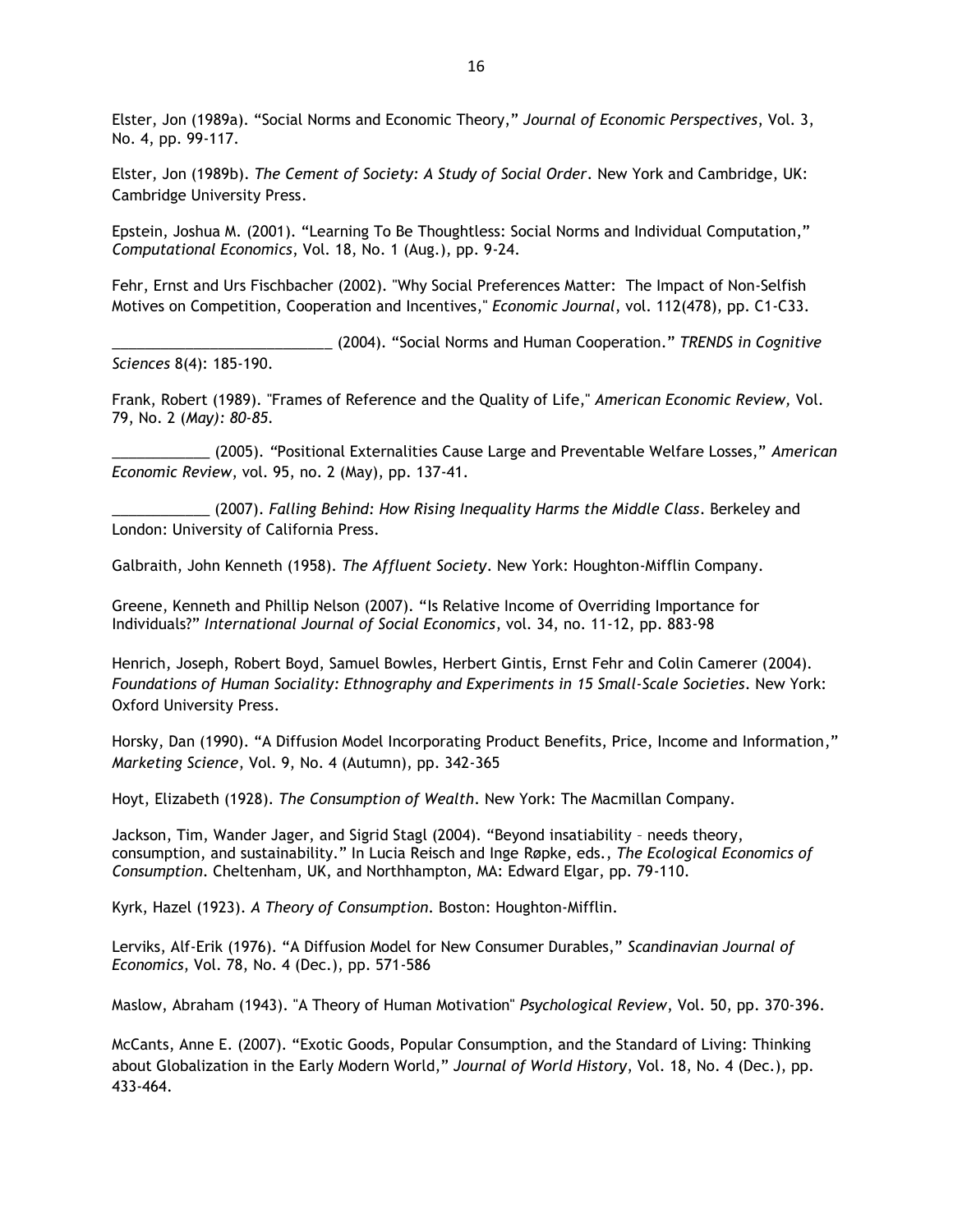Princen, Thomas, Michael Maniates, and Ken Conca (2002). "Preface." In Thomas Princen, Michael Maniates, and Conca, eds., *Confronting Consumption*. Cambridge, MA: MIT Press.

Redmond, William H. (1994). "Diffusion at Sub-National Levels: A Regional Analysis of New Product Growth,‖ *Journal of Product Innovation Management*, Vol. 11, No. 3, pp. 201–212.

Røpke, Inge (1999). "The dynamics of willingness to consume," *Ecological Economics*, Vol. 28, No. (March), pp. 399–420

\_\_\_\_\_\_\_\_\_\_ (2003). ―Consumption dynamics and technological change—exemplified by the mobile phone and related technologies," *Ecological Economics*, Vol. 45, No. 2 (June), pp. 171-188.

Ryan, John (1927[1916]). *Distributive Justice: The Right and Wrong of our Present Distribution of Wealth*. New York: The Macmillan Company.

Samuelson, Larry (2004). "Information-Based Relative Consumption Effects," *Econometrica*, Vol. 72, No. 1 (Jan., 2004), pp. 93-118.

Sanne, Christer (2002). "Willing Consumers -- Or Locked-In? Policies for a Sustainable Consumption," *Ecological Economics*, vol. 42, no. 1-2 (Aug.), pp. 273-87.

Schor, Juliet B. (2007). "In Defense of Consumer Critique: Revisiting the Consumption Debates of the Twentieth Century,‖ *Annals of the American Academy of Political and Social Science*, Vol. 611, No. 1, pp. 16-30.

Shove, Elizabeth (2003). "Converging Conventions of Comfort, Cleanliness and Convenience," Journal *of Consumer Policy*, vol. 26, no. 4 (Dec.), pp. 395-418

Stagl, Sigrid and Sabine U. O'Hara (2001). **"**Preferences, needs and sustainability**"** *International Journal of Sustainable Development*, Vol. 4, No. 1, pp. 4-21.

Starr, Martha A. (2008a). "Conceptualizing the ethics of consumption: Individual action and the common good.‖ Presented at the Eastern Economics Association meetings in Boston (March).

\_\_\_\_\_\_\_\_\_\_\_\_\_\_ (2008b). ―Work, consumption, and values in the writings of John A. Ryan: Is it possible to return to the road not taken?" *Review of Social Economy*, Vol. 66, No. 1 (Mar.), pp. 7-24.

\_\_\_\_\_\_\_\_\_\_\_\_\_\_ (2008c). ―Lifestyle conformity and lifecycle saving: A Veblenian perspective,‖ *Cambridge Journal of Economics*, forthcoming.

Stigler, George and Gary Becker (1977). "De Gustibus Non Est Disputandum," American Economic *Review*, Vol. 67, No. 2, pp. 76-90.

Van den Bulte, Christophe and Stefan Stremersch (2004). "Social Contagion and Income Heterogeneity in New Product Diffusion: A Meta-Analytic Test," Marketing Science, Vol. 23, Iss. 4 (Fall), pp, 530-545.

Veblen, Thorstein (1898). "The instinct of workmanship and the irksomeness of labor," American *Journal of Sociology*, vol. 4, no. 2, pp. 187–201.

\_\_\_\_\_\_\_\_\_\_\_\_\_\_\_ (1899). *Theory of the Leisure Class: An Economic Study in the Evolution of Institutions*. New York: Macmillan